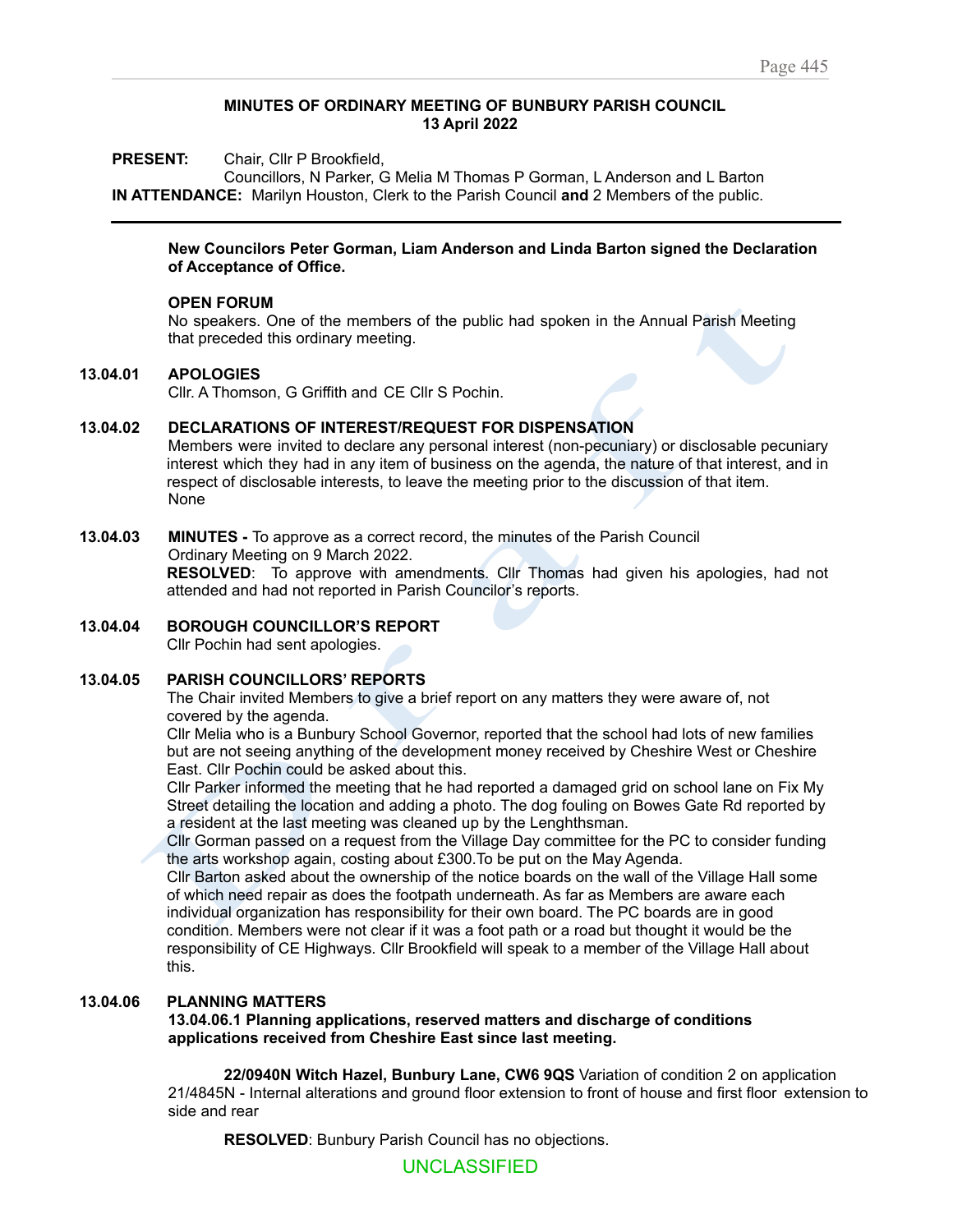Cllrs Anderson and Barton abstained.

**21/5402N Homestead, Bunbury Lane, CW6 9QZ** THIS APPLICATION HAD BEEN RECEIVED AFTER THE AGENDA WAS PUBLISHED. As it was not considered likely to be contentious comments were made.

**RESOLVED** whilst not objecting to the application Bunbury PC would request that CE include a condition limiting the use of the building and workshop for domestic use associated with Homestead.

Cllr Melia abstained.

## **13.04.06.2 Decisions made by Cheshire East Council –** For information.

21/1499N 25/03/2021 South (CE) Delegated Agenda Bunbury (2011)

Decision : approved Decision Date : 08/04/2022

Location : LAND AT VICARAGE LANE, BUNBURY

Proposal Erection of 7 new dwellings with associated access.

the PC had not object<br>pusing and made availations<br>was a small and the same of the spect of the above plan<br>spect of the above plan The PC noted that in response to the consultation on this application the PC had not objected to people in housing need with a local connection.

#### **13.04.06.3 Appeal Application No: 21/0344N Trigfa, School Lane, Bunbury, CW6 9NR Proposed 5 bedroom detached dwelling - Update**

by means of Writte<br>vited to comment of<br>the above appeal<br>ement of case sub<br>ongly object to the<br>ct the Planning Off but had asked that the affordable housing is offered as discounted housing and made available<br>to people in housing need with a local connection.<br>5.3 Appeal Application No: 21/0344N Trigfa, School Lane, Bunbury, CW6 9NR Pro A Notification had been received from Cheshire East Planning in March– "Following refusal of planning permission, an appeal has been made to the Secretary of State in respect of the above planning application. The appeal is to be dealt with by means of Written Evidence and a site visit by an Inspector from the Planning Inspectorate. You are invited to comment on the appeal on the Planning Inspectorate website.

At the March meeting Members discussed the above appeal and noted that on the Cheshire East application website there was no statement of case submitted by the appellant only the form for an appeal. The PC resolved **to** strongly object to the proposal and support the

 parties, have until the 5 April to respond to the appeal however it is difficult to do so without a Borough Council in refusal of permission. To contact the Planning Officer to state that, as interested statement of case from the appellant.

Cllr Thomson wrote to CE and the website was updated with the required documents.

## **13.04.06.4 New Housing Developments in Bunbury**

#### **General Update**

Since the last meeting The Chair and Vice-Chair have been looking into the problem of HGV's not using the correct route to development sites. However, the advice is not to speak to the Developer direct. The police have checked the signage that directs the lorries delivering to sites and will speak to developers.

General<br>
Since the last me<br>
HGV's not using<br>
speak to the Dev<br>
lorries delivering<br>
Neighbourhood<br>
"Everyone in the Parisl<br>
which should be return<br>
online and collect addi<br>
will also be the collecti il the 5 April to respond to the app<br>e from the appellant.<br>mson wrote to CE and the website<br>**Housing Developments in Bunl**<br>**General Update**<br>Since the last meeting The Chair<br>HGV's not using the correct route<br>speak to the De **Neighbourhood Plan –** Update on the Review provided by Cllr. Thomson via email. *"Everyone in the Parish can expect a consultation through their door sometime after April 19th, which should be returned by May22nd. There will be an opportunity to complete a consultation online and collect additional forms from Tillys, Burrows, Co-op and the Church. These premises* will also be the collection points for the return of the forms. We need to make sure as many *people as possible fill them in. In addition I have had a zoom meeting with AECOM, consultants employed by Locality and whose services are free to us, to start the process of them producing a Design Code for the village over the next 3 months."*

## **13.04.07 Playing Fields - update from Cllr Parker**

Cllr Parker reported on maintenance issues. Awaiting a response from Reeves on the gate post and on the metal gates onto the car park. These should be repaired after Easter. Still waiting for Ace Play to respond regarding repairs in the play area. Will visit with Cllr Brookfield. The ROSPA inspection of the playground is to be scheduled in April.

**13.04.08. CONSULTATIONS** -To consider responding to any consultations on the CE website.

No comments.

# UNCLASSIFIED